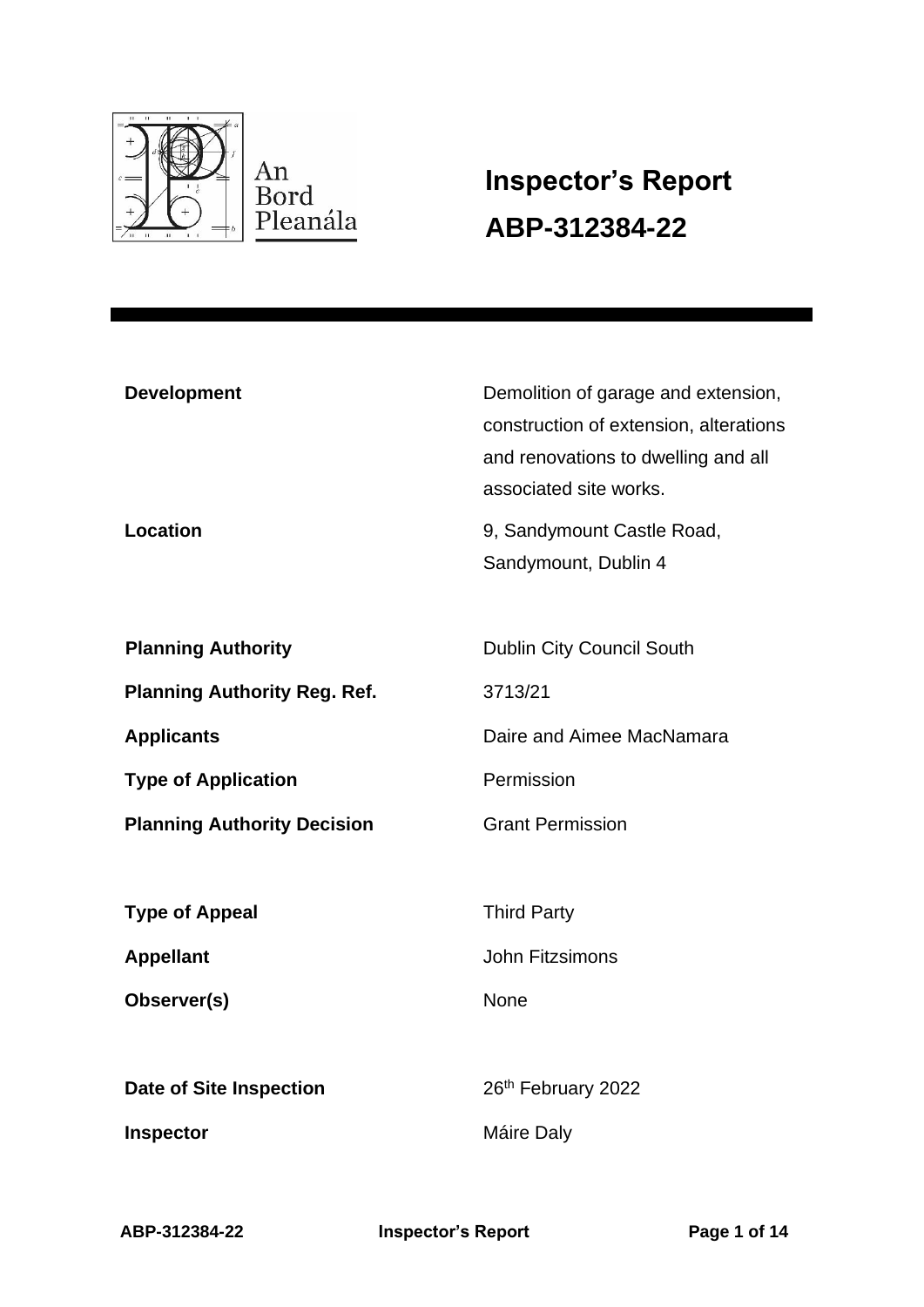# 1.0 **Site Location and Description**

- $1.1.$ The subject site which has a stated area of c. 287sq m is located on southern side of Sandymount Castle Road, c. 150m southeast of Sandymount village and c. 3.5m southeast of Dublin city centre. The junction with the Gilford Road is c. 60m to the west.
- $1.2.$ The existing two storey dwelling house on site is semidetached and adjoins no.11 to the east, with an attached single storey garage adjoining the eastern elevation of no.7 to the west. The dwelling is orientated in a north south direction The dwelling house is midway down the road and is accessed via a vehicular entrance c. 3m in width and driveway to its northern side.
- $1.3.$ The dwelling houses along the street are characterised by hipped roofs and ground floor front elevation bay windows. Several of the houses along the street have existing extensions to the side and rear, a combination of two storey and single storey. The rear gardens of the houses on the road are ample and stretch for a length of c.16m to the south. The dwellings to the east (no.11) and west (no.7) both have rear and side extensions.
- $1.4.$ The buildings in the vicinity to the north are also residential in nature and are comprised of mainly two storey dwellings. Sandymount Green and village centre are located close by also to the north.

# 2.0 **Proposed Development**

- $2.1.$ The proposed development comprises the following:
	- Demolition of garage structure and single storey element to the side (15 sqm) and;
	- Construction of a c.99 sqm rear, side and partial front extension comprising:
		- A two-storey side extension with a hipped roof, which is to extend out from the existing roof profile, of ridge height 8.135m. This element will project forward of the front building line by c. 0.9m. An extended canopy is also proposed at ground floor level to extend along the front of elevation of the dwelling.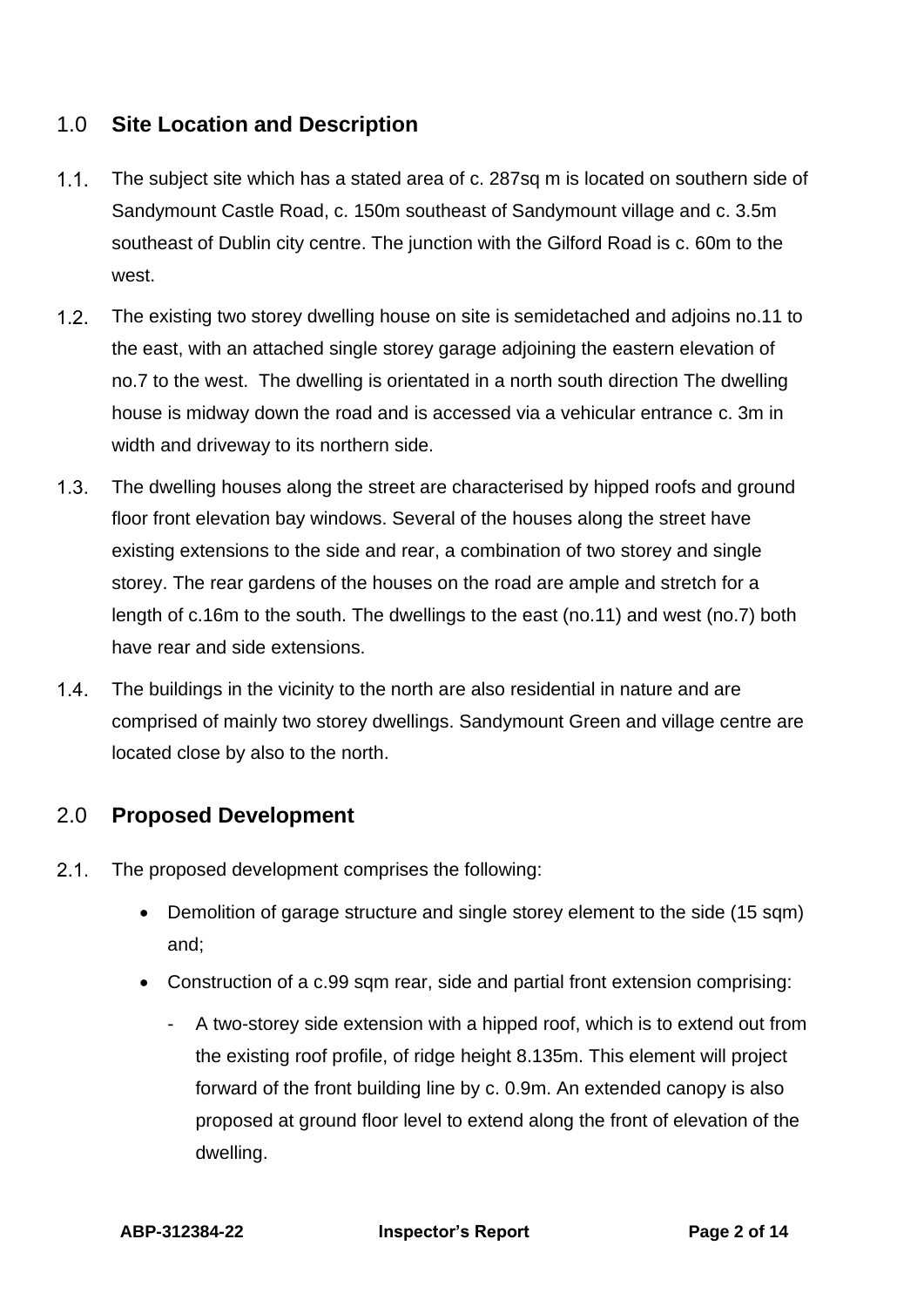- A two-storey element to the rear with proposed pitched roof ridge height c.7.1m and length c. 4.19m; and
- A single storey flat roof southern element of length c. 1.3m which extends to the rear with flat roof parapet height c.3.22m.
- Vehicular entrance to be widened from 3m to 3.5m and new entrance pillar; and
- General reconfiguration of interior layout and all associated site works.

# 3.0 **Planning Authority Decision**

### $3.1.$ **Decision**

- 3.1.1. The planning authority granted permission subject to 8 conditions, most of which were standard in nature apart from the following Condition no.7 which stated:
	- *7. The following conditions of the Transportation Planning Division to be complied with:*

*a) The existing vehicular entrance shall be retained at its current width, and shall not have outward opening gates.* 

*b) All costs incurred by Dublin City Council, including any repairs to the public road and services necessary as a result of the development shall be at the expense of the developer.* 

*c) The developer shall be obliged to comply with the requirements set out in the Code of Practice.*

 *Reason: In order to ensure a satisfactory standard of development*

### $3.2.$ **Planning Authority Reports**

### 3.2.1. **Planning Reports**

The report of the Planning Officer dated December 2021 reflects the decision of the planning authority.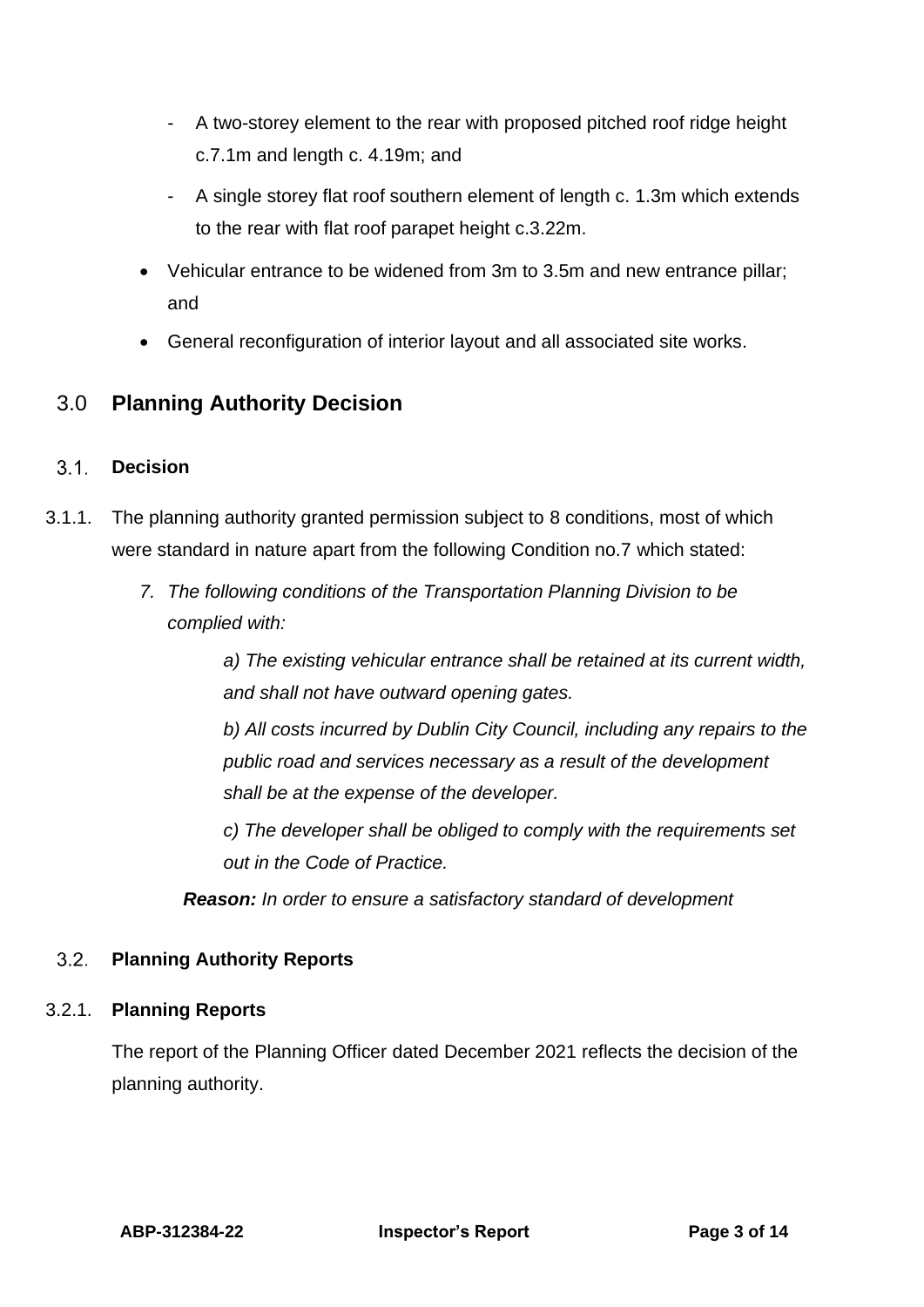### 3.2.2. **Other Technical Reports**

- Drainage Division– DCC Report dated  $01<sup>st</sup>$  December 2021 no objection subject to standard conditions.
- Transportation Planning Division– DCC Report dated 29<sup>th</sup> November 2021 no objection to the proposed development providing that the existing vehicular entrance is retained at its current width (3m) and shall not have outward opening gates and other standard conditions.

### $3.3.$ **Prescribed Bodies**

• Irish Water - No response received.

### $3.4.$ **Third Party Observations**

3.4.1. One third party submissions was made in relation to the development. The issues raised mirror that of the appeal discussed below.

# 4.0 **Planning History**

- $4.1.$ Subject site:
	- Dublin City Council (DCC) Ref. 3650/16 Permission granted in December 2016 for the demolition of the single storey garage (c.14.3m2) to side of the existing 2 storey semi-detached house and the construction of a two storey extension to side (c. 39.7m2), comprising of living accommodation at ground floor and sleeping accommodation at first floor, for the purpose of providing ancillary family accommodation and for the construction of a single storey extension (c.27.7m2) to the rear, including alterations to existing house at ground floor level, and the installation of 1 no. velux type roof window to the rear slope of the existing roof.
- $4.2.$ Adjacent site to west:
	- Adjacent site to the west at No.7 Sandymount Castle Road DCC Ref. 4592/18 - Permission granted in March 2019 for the demolition of the singlestorey garage (c. 19 sqm) to side of existing two-storey semi-detached house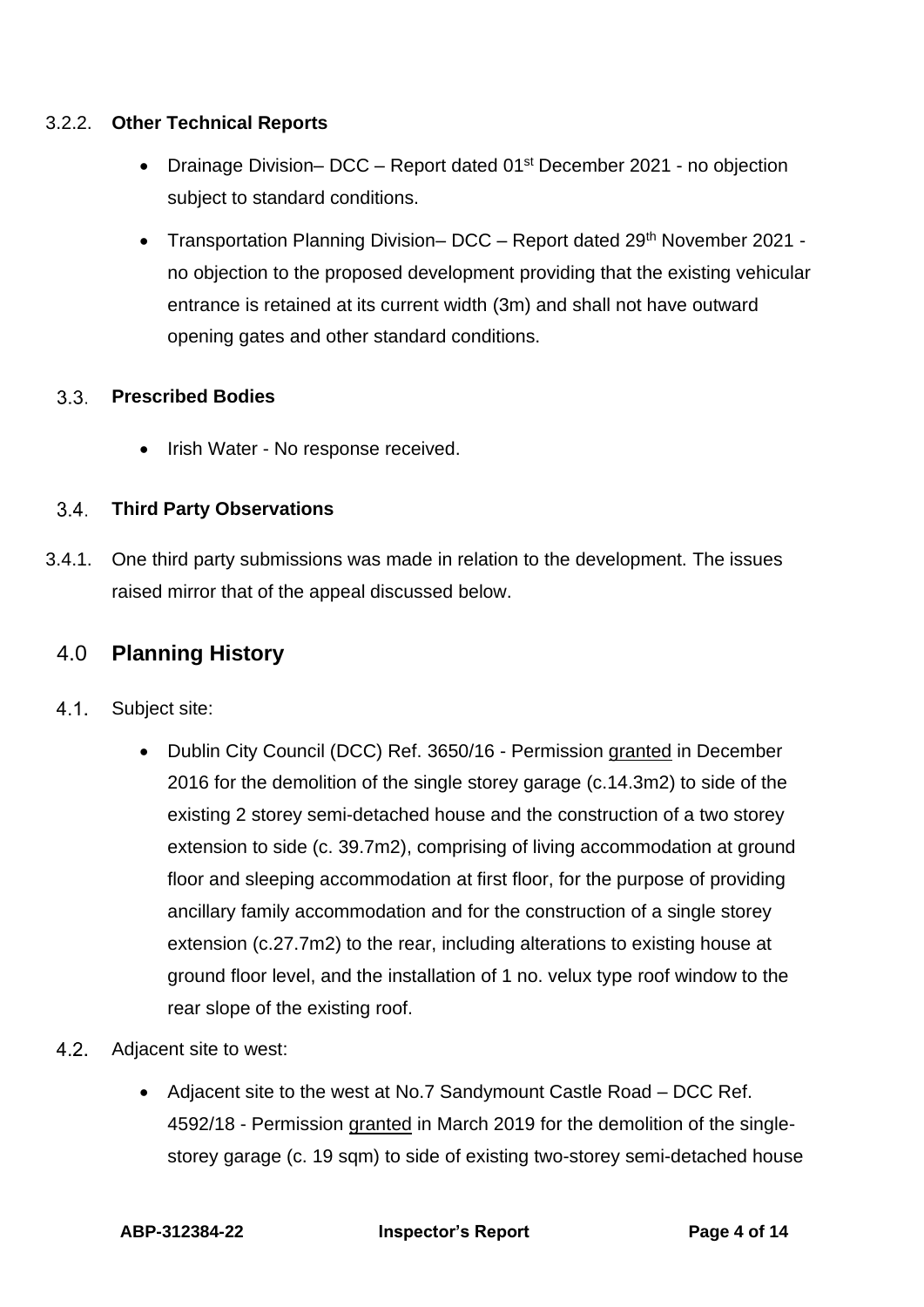and the garden shed (c. 6.5 sqm) to rear; construction of a two-storey extension to side (c. 34 sqm) comprising ancillary accommodation at ground floor and sleeping accommodation at first floor; installation of 1 no. Velux type rooflight to the rear pitched roof; construction of a single-storey living room extension to the rear (c. 36 sqm); internal alterations and renovations including services renewals to the existing house; alterations to the front elevation;

- $4.3.$ Sites on the northern side of Sandymount Castle Road:
	- No.4 Sandymount Castle Road DCC Ref: 3340/14 Permission granted in December 2014 for the demolition of single storey extension to rear and existing domestic detached structure and subsequent construction of part two storey / part single storey extension to rear of existing semi-detached house, also including an attic conversion and gable construction, 2 no. new dormer windows and rooflights 1 no to the rear, 1 no. new rooflight to front, new roof canopy over front entrance. Alteration to size and number of windows on front elevation and increase site access width and installation of new porch and replacement of bay window.
	- No.2 Sandymount Castle Road DCC Ref: 3681/11 Permission granted in March 2012 for demolition of single storey extension to rear and subsequent construction of part two storey / part single storey extension to rear and new first floor extension to front / side of existing semi-detached house, also including an attic conversion, 2 no. new dormer windows and rooflights to rear, 1 no. new rooflight to side and new roof canopy over front entrance.

# 5.0 **Policy Context**

### $5.1.$ **Development Plan**

5.1.1. The operative Development Plan is the Dublin City Development Plan 2016-2022. The appeal site has a zoning objective 'Z1 - Sustainable Residential Neighbourhoods' within the Dublin City Development Plan 2016-2022, with a stated objective 'to protect, provide and improve residential amenities'.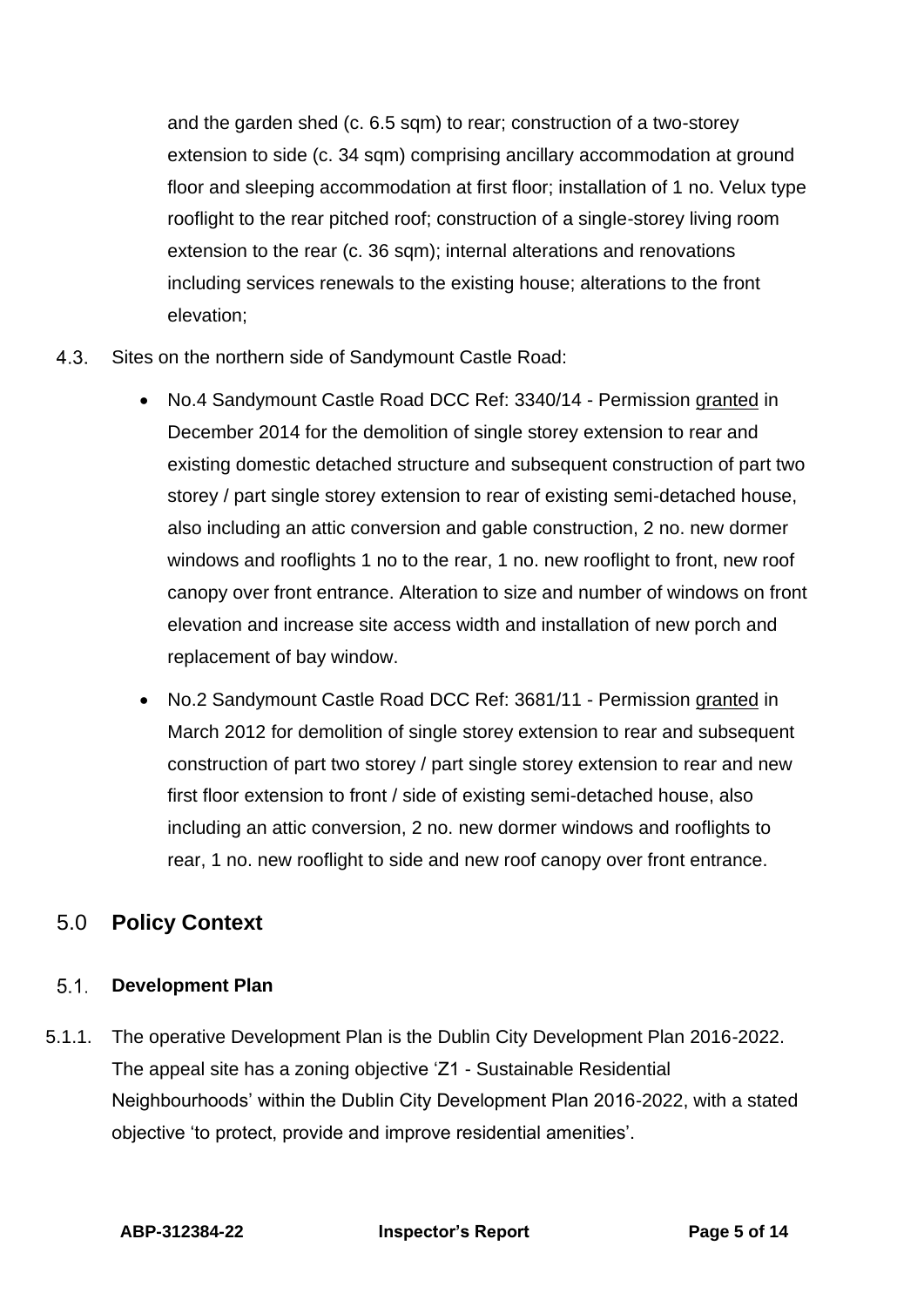- 5.1.2. Relevant planning policies and objectives for residential development are set out under Section 5 (Quality Housing) and Section 16 (Development Standards) within Volume 1 of the Development Plan. Appendix 17 of Volume 2 of the Development Plan provides guidance specifically relating to residential extensions, these are summarised as follows:
- 5.1.3. **Section 16.2.2.3**: Alterations and extensions (general)
	- Extensions will be sympathetic to the existing building and adjoining occupiers,
	- Be clearly subordinate to the existing building in scale and design,
	- Alterations and extensions to roof will respect the scale, elevational proportion and architectural form of the building.
- 5.1.4. **Section 16.10.12**: Extensions and Alterations to Dwellings

Relates to alterations and extensions to dwellings and states that development will only be granted where it will not have an adverse impact on the scale and character of the area and will not adversely affect amenities enjoyed by occupants of adjacent buildings.

5.1.5. **Appendix 17** of the Plan sets out design guidance with regard to residential

extensions. The following subsections are relevant:

- 17.3: Residential amenity: extensions should not unacceptably affect the amenity of the neighbouring properties.
- 17.4 Privacy: Extensions should not result in any significant loss of privacy to the residents of adjoining properties.
- 17.6 Daylight and Sunlight: care should be given to the extensions and the impact on the adjoining properties.
- 17.11 Roof extensions: the design of the roof shall reflect the character of the area and any dormer should be visually subordinate to the roof slop, enabling a large proportion of the original to remain visible.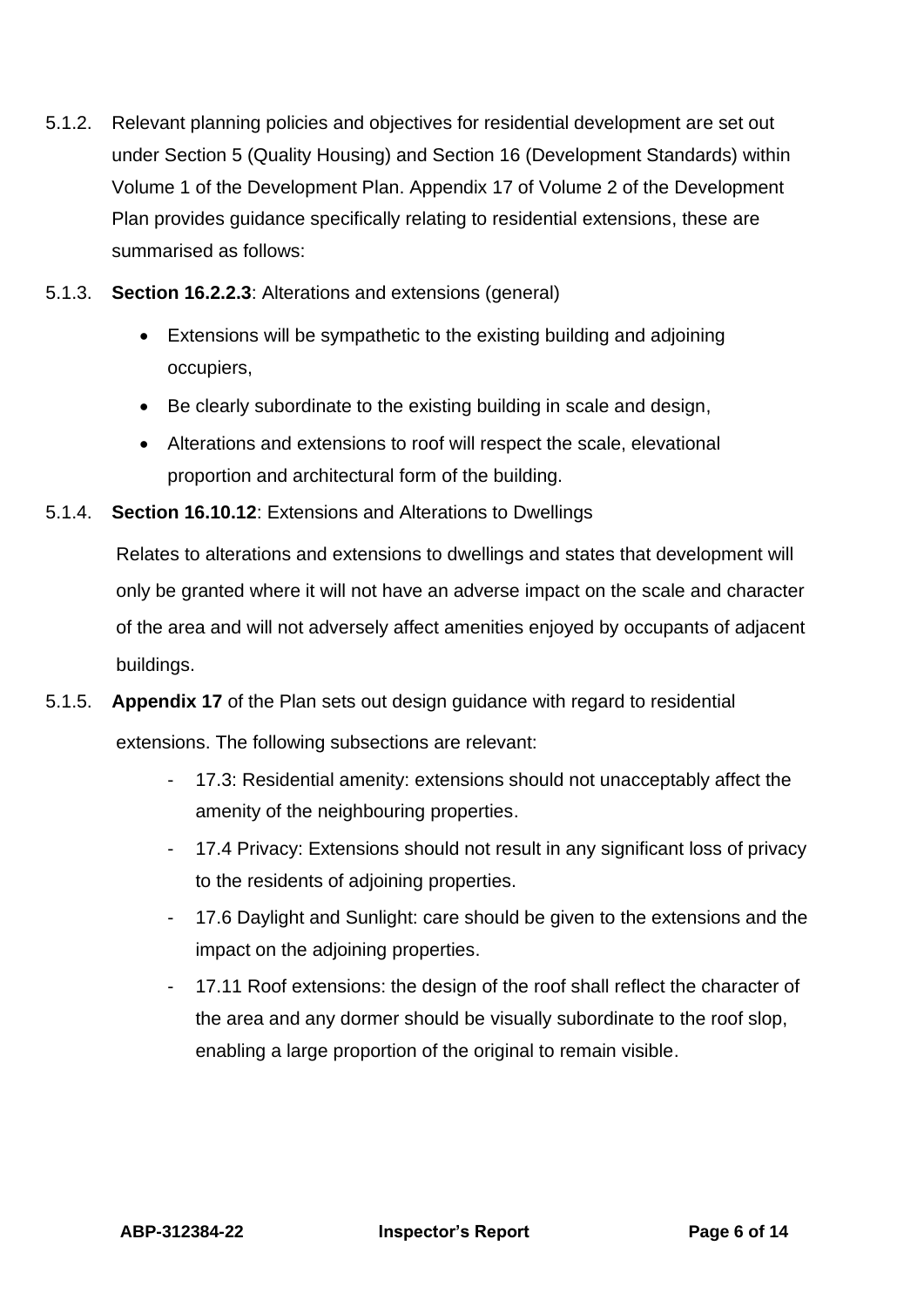#### $5.2.$ **Natural Heritage Designations**

- 5.2.1. The site is located c. 360 m west of the South Dublin Bay SAC (Site Code: 000210) and the South Dublin Bay and River Tolka Estuary SPA (Site Code: 004024).
- 5.2.2. The site is located c. 360m west of the South Dublin Bay Proposed Natural Heritage Area (Site Code: 000210).

#### $5.3.$ **EIA Screening**

5.3.1. The proposed extension to the existing residential dwelling is not a class of development for which EIAR is required.

# 6.0 **The Appeal**

### **Grounds of Appeal**

- 6.1.1. One third party appeals have been received on behalf of Mr. John Fitzsimons of No. 11 Sandymount Castle Road, the adjoining property to the east of the application site. The grounds of the appeal can generally be summarised as follows**:**
	- Precedent No precedent exists for 2-storey rear extensions along the entire stretch of Sallymount Castle Road – this proposal if permitted would set an undesirable precedent.
	- Overshadowing the proposed 2 storey rear extension will create excessive overshadowing of the rear wall, windows , rear conservatory and rear garden of the appellant's property to the east at no.11.
	- Overlooking the proposed first floor window of the rear extension will overlook the existing conservatory and rear garden of no.11.
	- Trespass/damage The side wall of the proposed single storey rear extension is to be located adjacent to the shared wall which separates the respective rear gardens of no.9 and no.11 Sandymount Castle Road – this boundary wall should not be disturbed as it is jointly owned.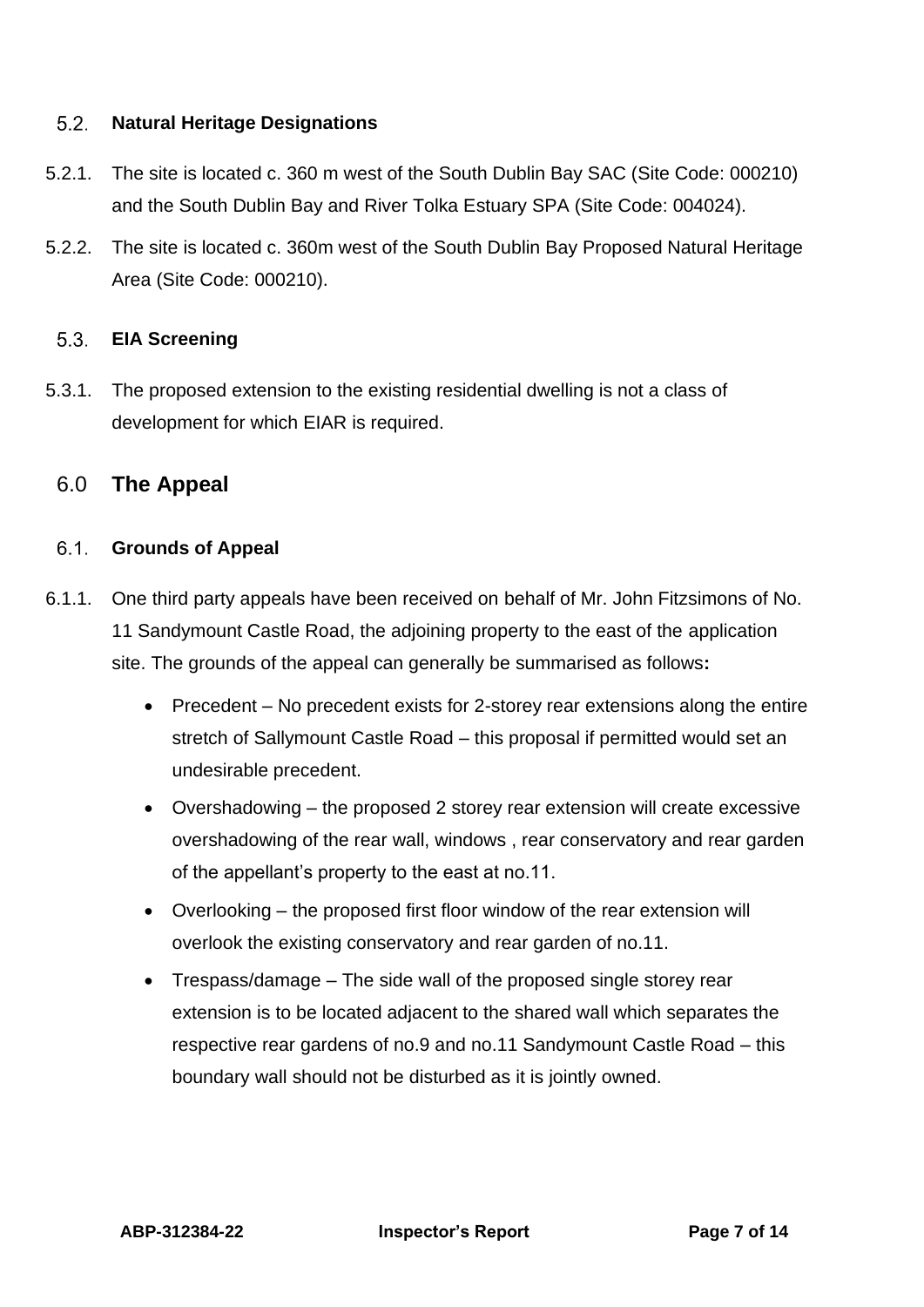### $6.2.$ **Applicant Response**

- 6.2.1. The applicants' response to the grounds of appeal can be summarised as follows-
	- Several examples of established precedent in the area exist of two storey rear extensions e.g., no.2 and no.4 Sandymount Castle Road and no.8 Sandymount Castle Drive.
	- Minor overshadowing of the adjoining property to the east is inevitable in the late evening. The first-floor proposed extension was designed to be centrally positioned to ensure no significant overshadowing and no overbearing effects. A shadow analysis was submitted which demonstrates no excessive overshadowing.
	- No overlooking of the adjoining properties will occur.
	- The shared boundary wall will be protected and the submitted plans do not show any works to this shared boundary wall.
	- This type of proposed extension is very common throughout Dublin.

### 6.3. **Planning Authority Response**

• None received.

# 7.0 **Assessment**

- $7.1.$ Having examined the application details and all other documentation on file, including the submissions received in relation to the appeal, and inspected the site, and having regard to relevant local/regional/national policies and guidance, I consider that the main issues in this appeal are as follows:
	- Design and Precedent
	- Impact on Adjacent Residential Amenity
	- Vehicular Entrance and Parking
	- Other Matters
	- Appropriate Assessment Screening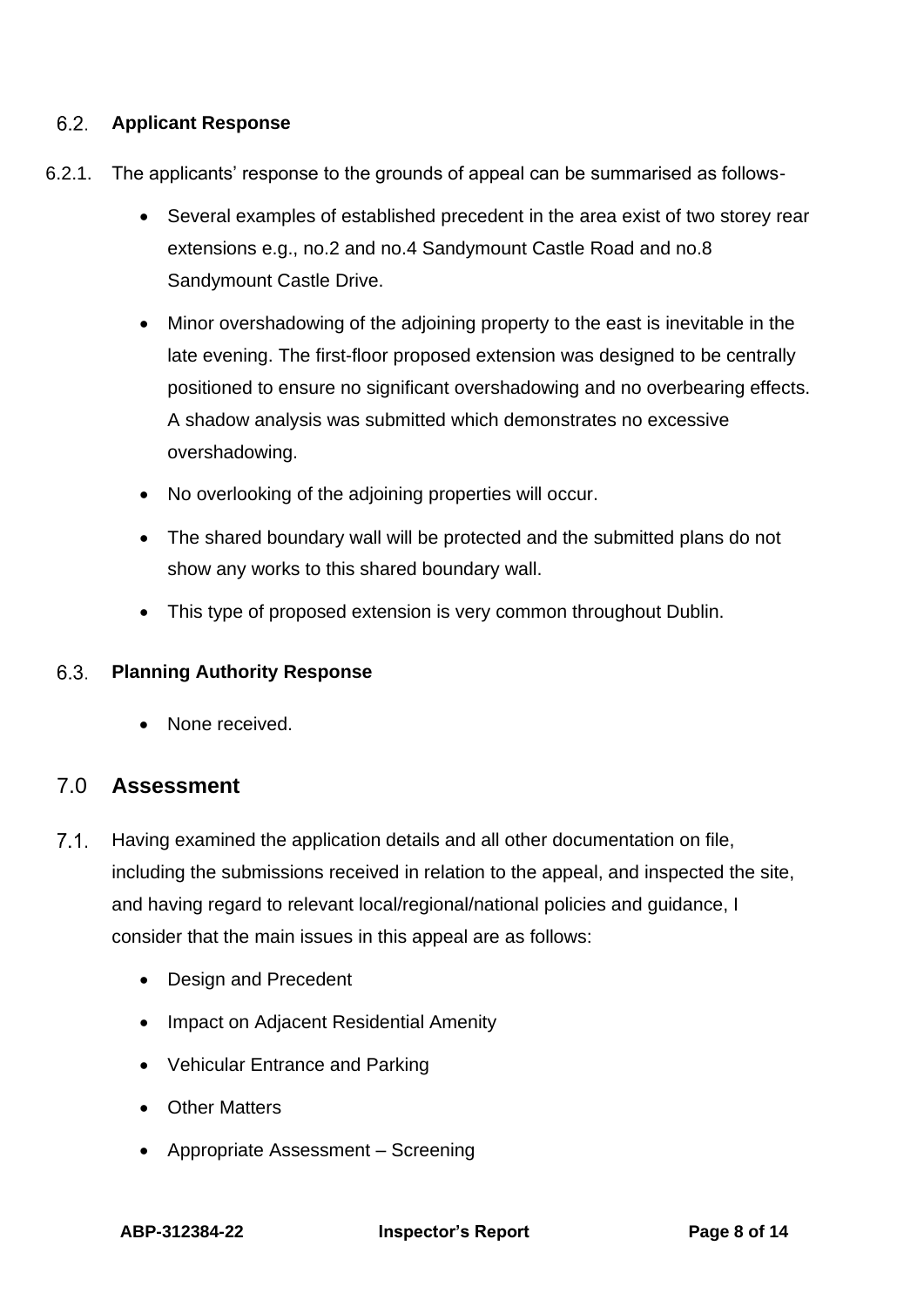#### $7.2.$ **Design and Precedent**

7.2.1. The appellant contends that the proposed development by virtue of its two-storey rear extension would set an undesirable precent in the area given that no other two storey rear extensions exist along this stretch of Sallymount Castle Road. However, this would appear to be untrue as both no's 2 and 4 on the northern side of the street (referenced above under Section 4.3) both have two storey rear extension elements and I note in addition also include third floor dormers. While I acknowledge that any of the extended houses located along the southern side of the street are comprised of single storey extensions this would not restrict the consideration of two storey extensions to the rear in the future subject to normal planning considerations. In relation to the current appeal these considerations are discussed in the sections that follow.

#### $7.3$ **Impact on Adjacent Residential Amenity**

### **Overshadowing**

- 7.3.1. The impact of the proposed development on the residential amenity of neighbouring properties is a central issue in the grounds of appeal. The submitted appeal raises concerns in relation to overshadowing and the impacts that the proposed two storey rear extension will have on the appellant's rear wall windows and internal rooms, the rear conservatory and rear garden of the property to the east at no.11 Sandymount Castle Road.
- 7.3.2. The proposed rear extension would span c. 9.14m across the width of the site and adjoins the eastern boundary with no.11. At ground floor level the extension is to extend c. 5.48m from the existing rear wall of the dwelling, and c. 4.19m at first floor level. The first-floor element of the extension is to be located to the centre of the rear elevation with a pitched roof with ridge height of c. 7.1m and is to be integrated into the existing/extended side hipped roof of no.9 which has an overall ridge height of c. 8.135m, this will ensure it will not be visible from the public domain. The single storey flat roof element which extends to the south has a parapet height of 3.22m.
- 7.3.3. Section 16.2.2.3 of the Development Plan states that alterations and extensions should be sensitively designed and detailed to respect the character of the existing building, its context and the amenity of adjoining occupiers. In my opinion the applicants have sought to achieve this by integrating the proposed two storey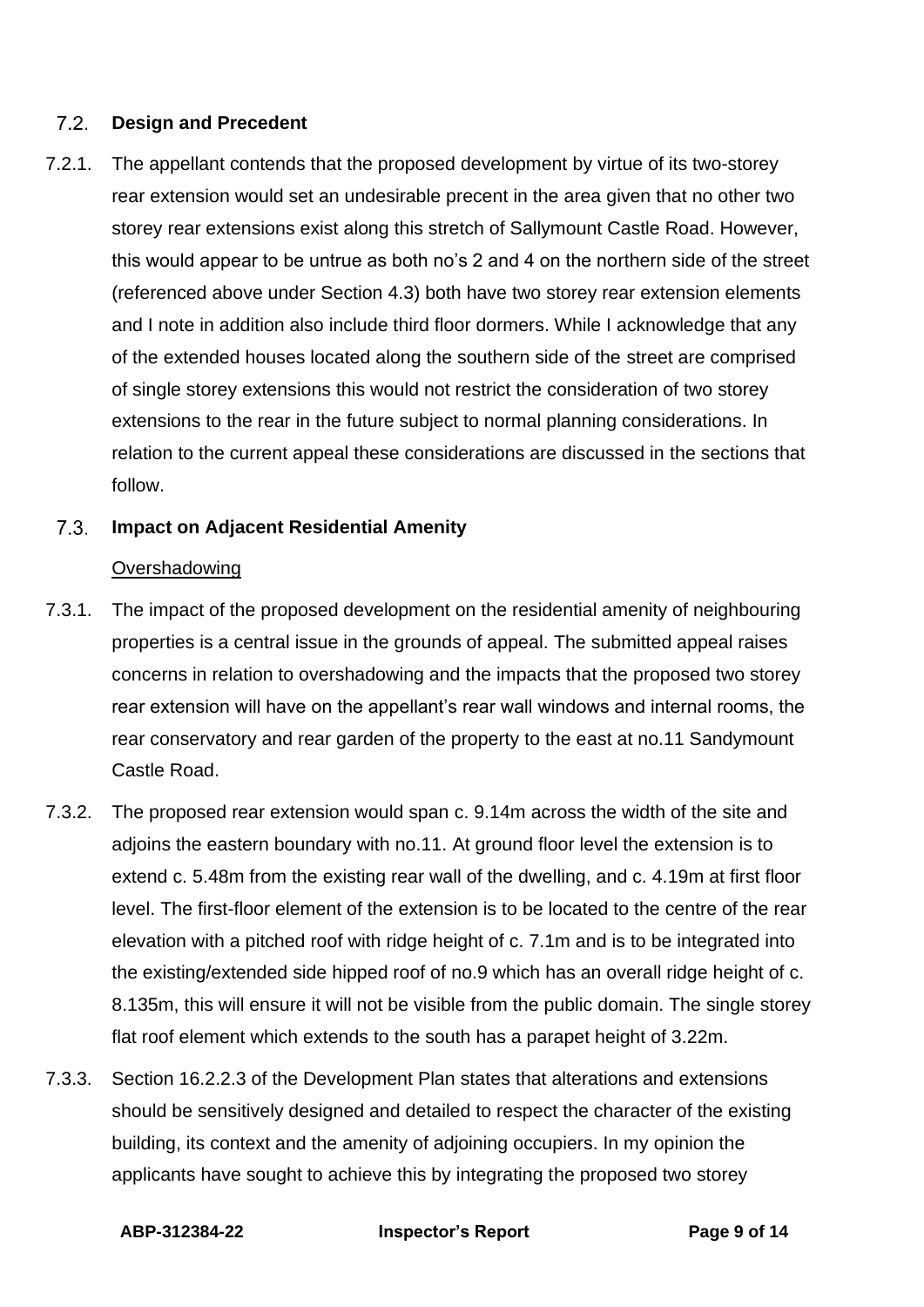extension into the existing dwelling via a pitched roof design. Section 16.10.12 of the Plan states that proposed extensions should not adversely affect amenities enjoyed by the occupants of adjacent buildings in terms of privacy, access to daylight and sunlight. Appendix 17 of the Plan expands further on these daylight and sunlight considerations and states under Section 17.6 that consideration should be given to the proportion of extensions, height and design of roofs as well as taking account of the position of windows including rooms they serve to adjacent or adjoining dwellings. A 'Shadow Diagram' was submitted as part of the application, this illustrates an increase in overshadowing to a minor degree at 3pm on 21<sup>st</sup> March and to a larger degree at 6pm on 21<sup>st</sup> March, 21<sup>st</sup> June and 21<sup>st</sup> September on the adjoining property to the east (no.11) and its associated rear conservatory. While I acknowledge that a certain level of sunlight will be lost as a result of the proposal, in my opinion the design of the two-storey element seeks to mitigate any adverse impacts through a lower ridge height of c. 7.1m (than that of the main dwelling at c. 8.135m) and a pitched roof design. In addition, I note that both the subject site and that at no.11 have south facing rear elevations with gardens projecting c. 12m (from the rear of no.11) in the same direction and therefore in my opinion given the orientation provide ample scope to receive adequate levels of daylight and sunlight on these private amenity areas throughout the year. Also, I note that the conservatory to the rear of no.11 has a slate roof with a single skylight located on the southern roof plane. Given that the roof is not glass and already provides a certain level of cover I would not consider that the addition of the two storey element of the proposed extension at no.9 would significantly impact on the enjoyment of this room by the occupants.

### **Overlooking**

7.3.4. The appellant contends that the proposed extension's first floor rear window will create excessive overlooking of their rear conservatory and rear garden. As already stated, the roof of the adjacent conservatory has a slate finish apart from one skylight on the southern roof plane. No windows are proposed on the eastern side elevation of the extension and the only windows facing south, overlooking the back gardens, are that of the existing bedroom no.3 and the proposed master bedroom (which in fact projects beyond the adjacent conservatory). While some overlooking of the rear gardens will be possible in my opinion this will not be increased beyond that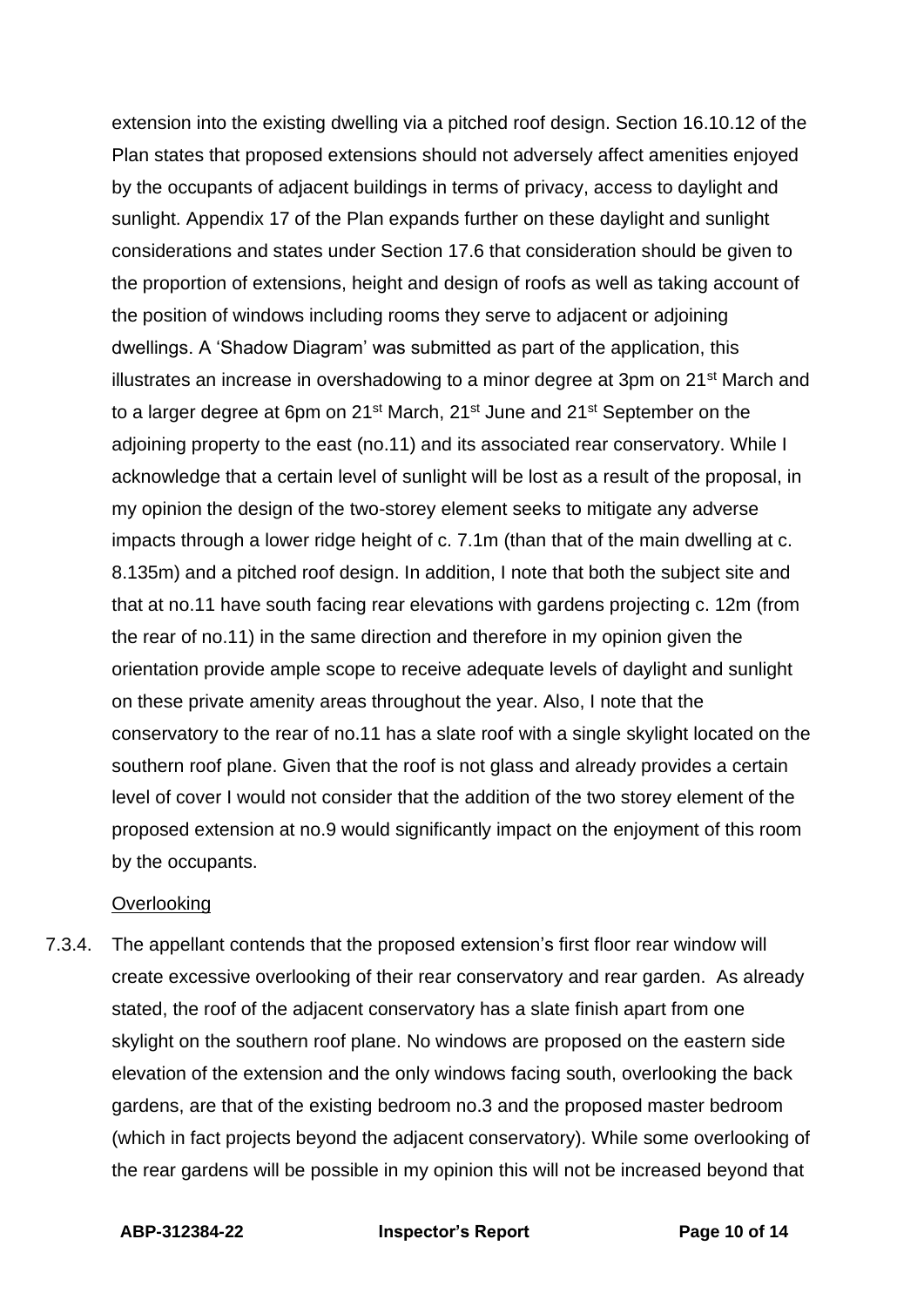which is already possible from the first-floor rear windows of the existing dwelling at no.9. Therefore, I do not consider that the proposal will result in any adverse impacts on adjoining residents or private amenity areas as a result of overlooking.

7.3.5. In addition, I am satisfied that the proposed extension will not have any adverse impacts on any of the other dwellings in the vicinity given that the 22m separation requirement (as outlined under Appendix 17 of the Plan) is maintained between the rear of the proposed extension and the rear of nos.8 and 10 Sandymount Castle Drive to the direct south of the subject site.

### **Conclusion**

7.3.6. Overall, I do not consider the proposal would result in any significant injurious impact on the residential amenity of the adjacent dwellings and would not have an adverse impact on the character of the area and I consider the proposal in line with Section 16.10.12 and Appendix 17 of the Development Plan.

#### $7.4.$ **Vehicular Entrance and Parking**

- 7.4.1. No.9 is currently served by an existing vehicular entrance at c. 3m in width. The application proposes to widen the entrance to 3.5 m. An on-street parking scheme exists along Sandymount Castle Road which extends along the front of no. 9 adjacent to the dished kerb at the entrance. Any widening of the entrance would require the widening of this dished kerb also and result in the loss of on street car parking. Policy MT14 of the Dublin City Development Plan 2016-2022 seeks to minimise loss of on-street parking.
- 7.4.2. The Development Plan states that vehicle entrances shall be at least 2.5 metres, or at most, 3.6 metres in width. Narrower widths are generally more desirable and maximum widths will generally only be acceptable where exceptional site conditions exist. Having regard to the uniformity of entrance widths along the street and also the fact that adequate access to in curtilage parking exists, I do not consider that any exceptional site conditions exist that would warrant a near maximum width entrance. I would therefore be in agreement with the planning authority that the existing vehicular entrance width be retained. I consider the insertion of a pillar acceptable and that this would add to the visual uniformity of the street.
	- $7.5$ **Other Matters**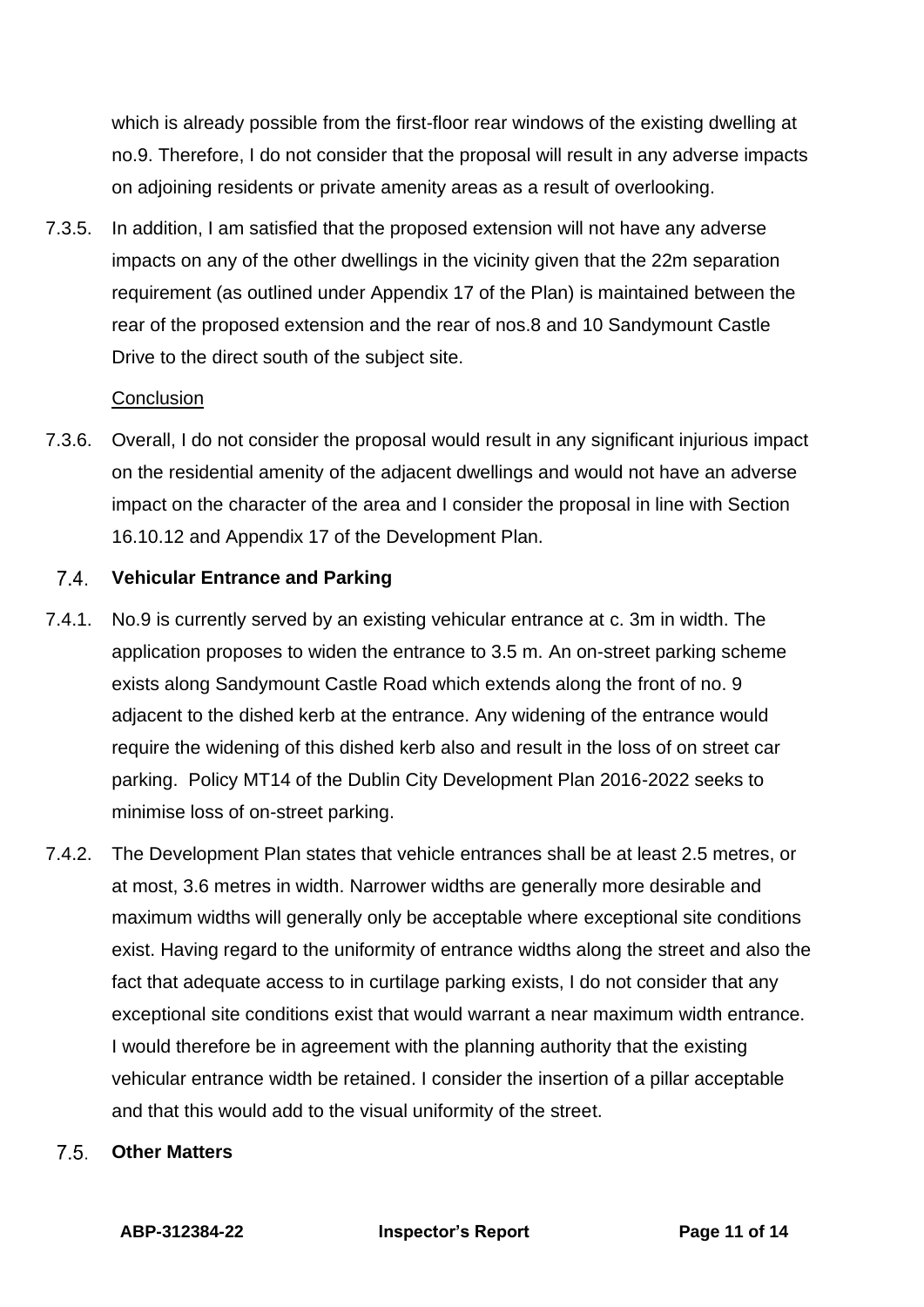7.5.1. The concerns of the appellant in relation to the impact of the proposed development on the shared boundary wall between nos. 9 and 11 are noted, however the submitted 'proposed ground floor plans' show the proposal within the existing site boundary and also that a narrow setback from the site boundary exists. Where issues regarding the existing boundary wall arise, this would be considered a civil matter to be resolved between the parties, having regard to the provisions of s.34(13) of the 2000 Planning and Development Act. There is no planning reason to refuse the development on these grounds.

#### $7.6.$ **Appropriate Assessment - Screening**

7.6.1. Having regard to the modest nature and scale of the proposed development and the location of the site in a serviced urban area and the separation distance to the nearest European site, no Appropriate Assessment issues arise, and it is not considered that the development would be likely to give rise to a significant effect individually or in combination with other plans or projects on any European site.

### 8.0 **Recommendation**

 $8.1.$ I recommend that planning permission should be granted based on the following reasons and considerations and subject to the attached conditions.

### 9.0 **Reasons and Considerations**

 $9.1.$ Having regard to the residential zoning objective for the area, the design and appearance of the proposed extension, and the pattern of development in the vicinity, it is considered that, subject to compliance with conditions below, the proposed development would not seriously injure the residential amenities of property in the vicinity or the character of the area. The proposed development, therefore, would be in accordance with the proper planning and sustainable development of the area.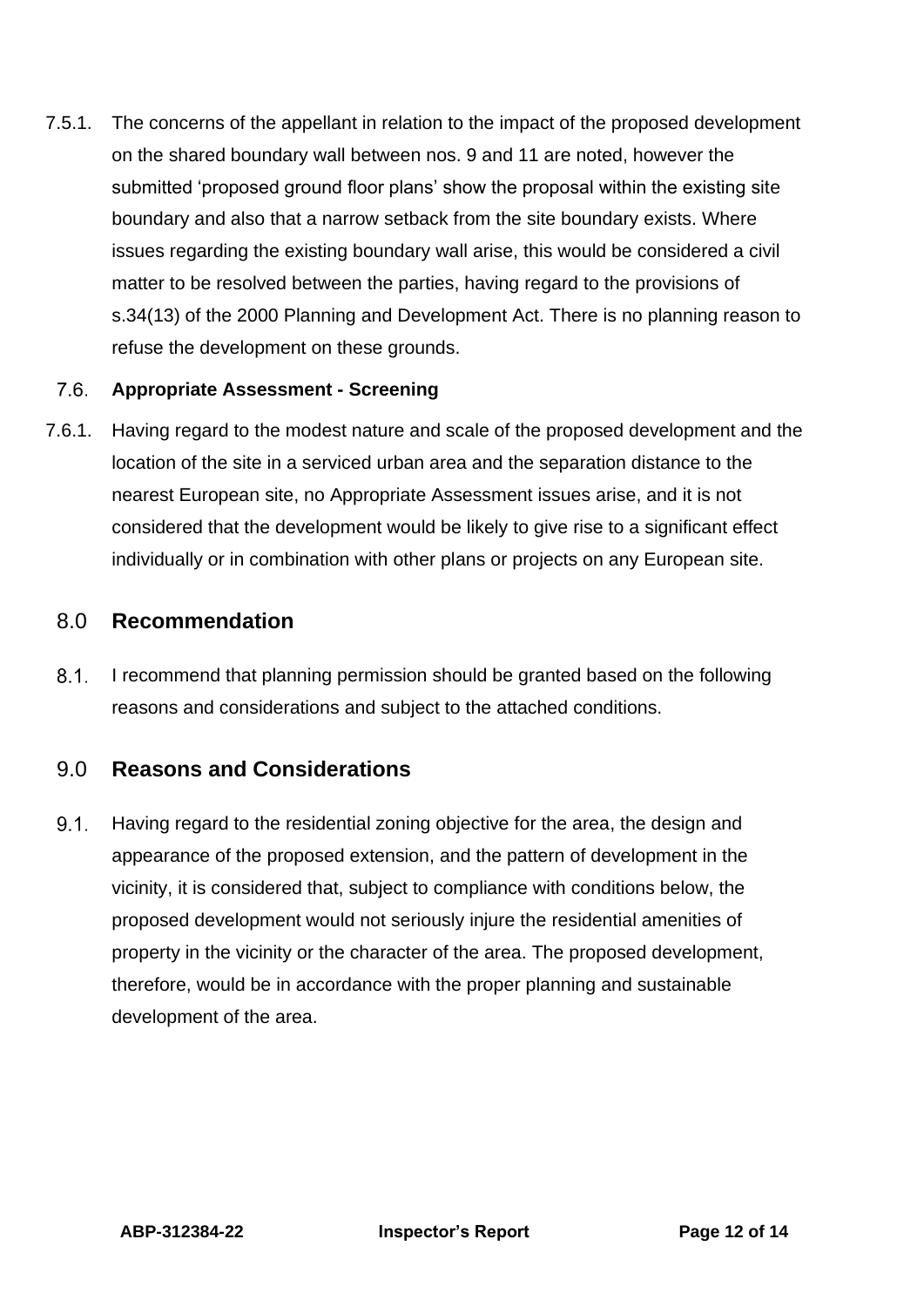# 10.0 **Conditions**

1. The development shall be carried out and completed in accordance with the plans and particulars lodged with the application, except as may otherwise be required in order to comply with the following conditions. Where such conditions require details to be agreed with the planning authority, the developer shall agree such details in writing with the planning authority prior to commencement of development and the development shall be carried out and completed in accordance with the agreed particulars.

**Reason:** In the interest of clarity.

2. The existing vehicular entrance shall be retained at its current width and shall not have outward opening gates.

**Reason**: To ensure a satisfactory provision of on street parking and in the interest of visual amenity.

- 3. No flat roofed area shall be used or accessed as a roof garden/patio. **Reason:** In the interest of residential amenity.
- 4. Water supply and drainage arrangements, including the disposal of surface water, shall comply with the requirements of the planning authority for such works and services.

**Reason**: In the interest of public health.

5. Site development and building works shall be carried out only between the hours of 0800 to 1800 Mondays to Fridays inclusive, between 0800 to 1400 hours on Saturdays and not at all on Sundays and public holidays. Deviation from these times will only be allowed in exceptional circumstances where prior written approval has been received from the planning authority.

**Reason:** In order to safeguard the residential amenities of property in the vicinity.

6. The site development works and construction works shall be carried out in such a manner as to ensure that the adjoining streets are kept clear of debris, soil and other material and if the need arises for cleaning works to